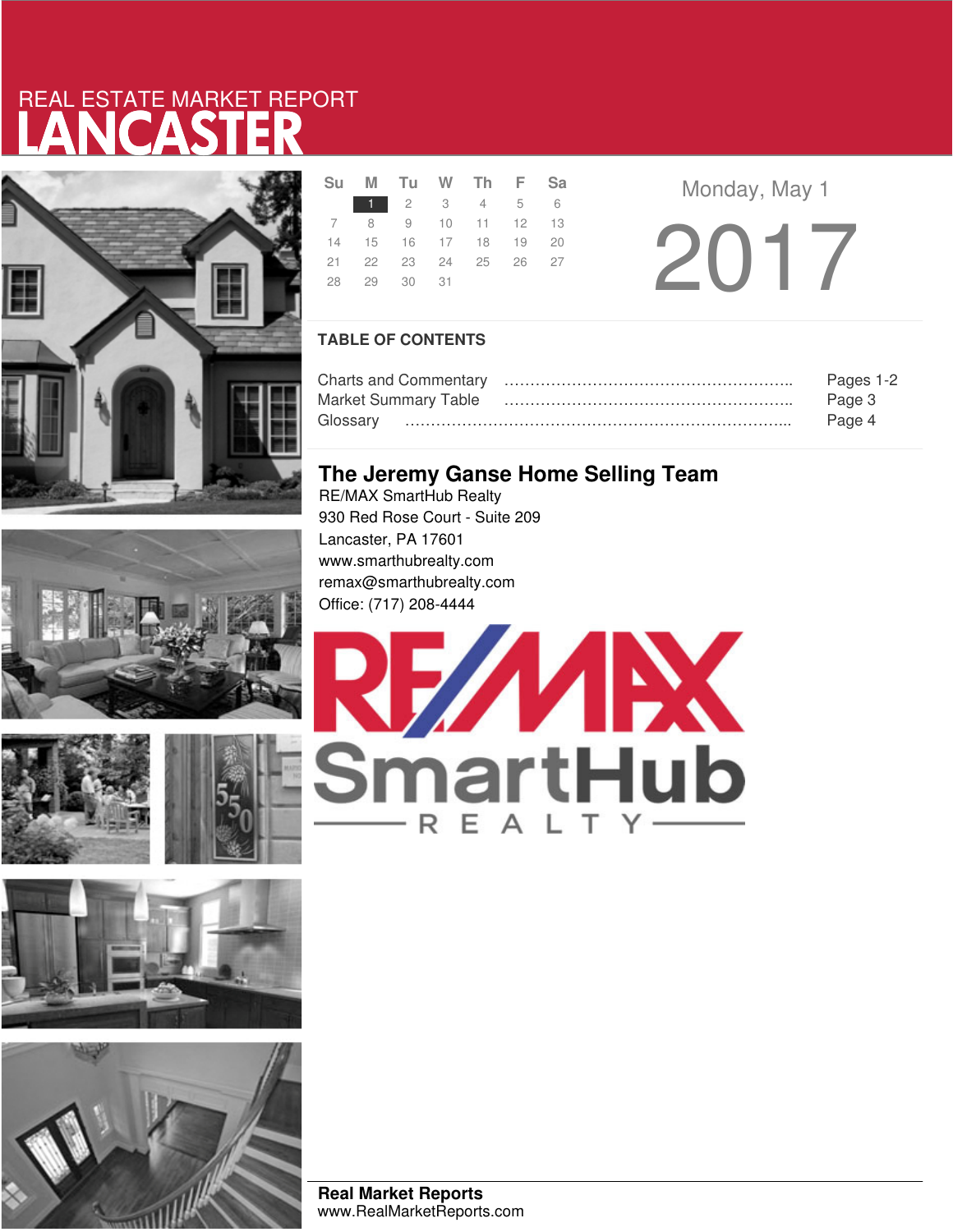

Monday, May 1, 2017

### The Jeremy Ganse Home Selling Team

remax@smarthubrealty.com RE/MAX SmartHub Realty Office: (717) 208-4444

at the real estate market. Currently there are 982 sales pending in the market overall, leaving 1431 listings still for sale. The resulting pending ratio is 40.7% (982 divided by 2,413). So you might be asking yourself, that's great... but what exactly does it mean? I'm glad you asked! *Let's take a look*

The pending ratio indicates the supply & demand of the market. Specifically, a high ratio means that listings are in demand and quickly going to contract. Alternatively, a low ratio means there are not enough qualified buyers for the existing supply.

**"Current inventory is described as active."**

Taking a closer look, we notice that the \$150K - \$200K price range has a relatively large number of contracts pending sale.

We also notice that the \$200K - \$250K price range has a relatively large inventory of properties for sale at 213 listings. The average list price (or asking price) for all properties in this market is \$300,214.





A total of 2628 contracts have closed in the last 6 months with an average sold price of \$205,580. Breaking it down, we notice that the \$150K - \$200K price range contains the highest number of sold listings.

Alternatively, a total of 1132 listings have failed to sell in that same period of time. Listings may fail to sell for many reasons such as being priced too high, having been inadequately marketed, the property was in poor condition, or perhaps the owner had second thoughts about selling at this particular time. The \$250K - \$300K price range has the highest number of off-market listings at 181 properties.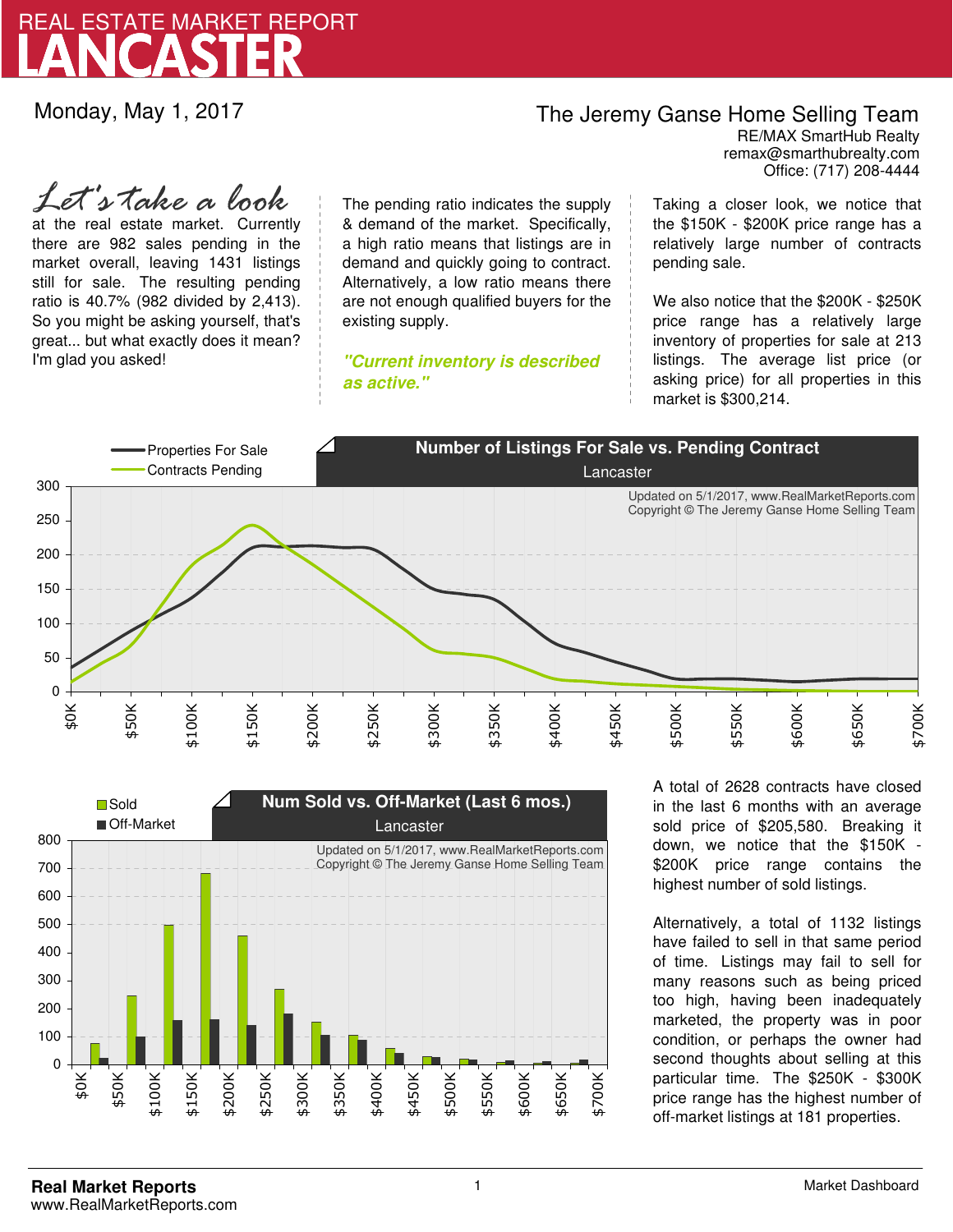## LANCASTER REAL ESTATE MARKET REPORT

Monday, May 1, 2017

### The Jeremy Ganse Home Selling Team

remax@smarthubrealty.com RE/MAX SmartHub Realty Office: (717) 208-4444

Looking at the chart to the right, you might be wondering why average days on market (DOM) is important. This is a useful measurement because it can help us to determine whether we are in a buyer's market (indicated by high DOM), or a seller's market (indicated by low DOM). Active listings (properties for sale) have been on the market for an average of 160 days.

Analysis of sold properties for the last six months reveals an average sold price of \$205,580 and 49 days on market. Notice that properties in the \$450K - \$500K price range have sold quickest over the last six months.

The recent history of sales can be seen in the two charts below. The average sold price for the last 30 days was \$206,898 with an average DOM of 44 days.

Since the recent DOM is less than the average DOM for the last 6 months, it is a positive indicator for demand. It is always important to realize that real estate markets can fluctuate due to many factors, including shifting interest rates, the economy, or seasonal changes.



### **"The average list-to-sales ratio for this area is 98.0%."**

Ratios are simple ways to express the difference between two values such as list price and sold price. In our case, we typically use the list-to-sale ratio to determine the percentage of the final list price that the buyer ultimately paid. It is a very common method to help buyers decide how much to offer on a property.

Analysis of the absorption rate indicates an inventory of 3.3 months based on the last 6 months of sales. This estimate is often used to determine how long it would take to sell off the current inventory of properties if all conditions remained the same. It is significant to mention that this estimate does not take into consideration any additional properties that will come onto the market in the future.



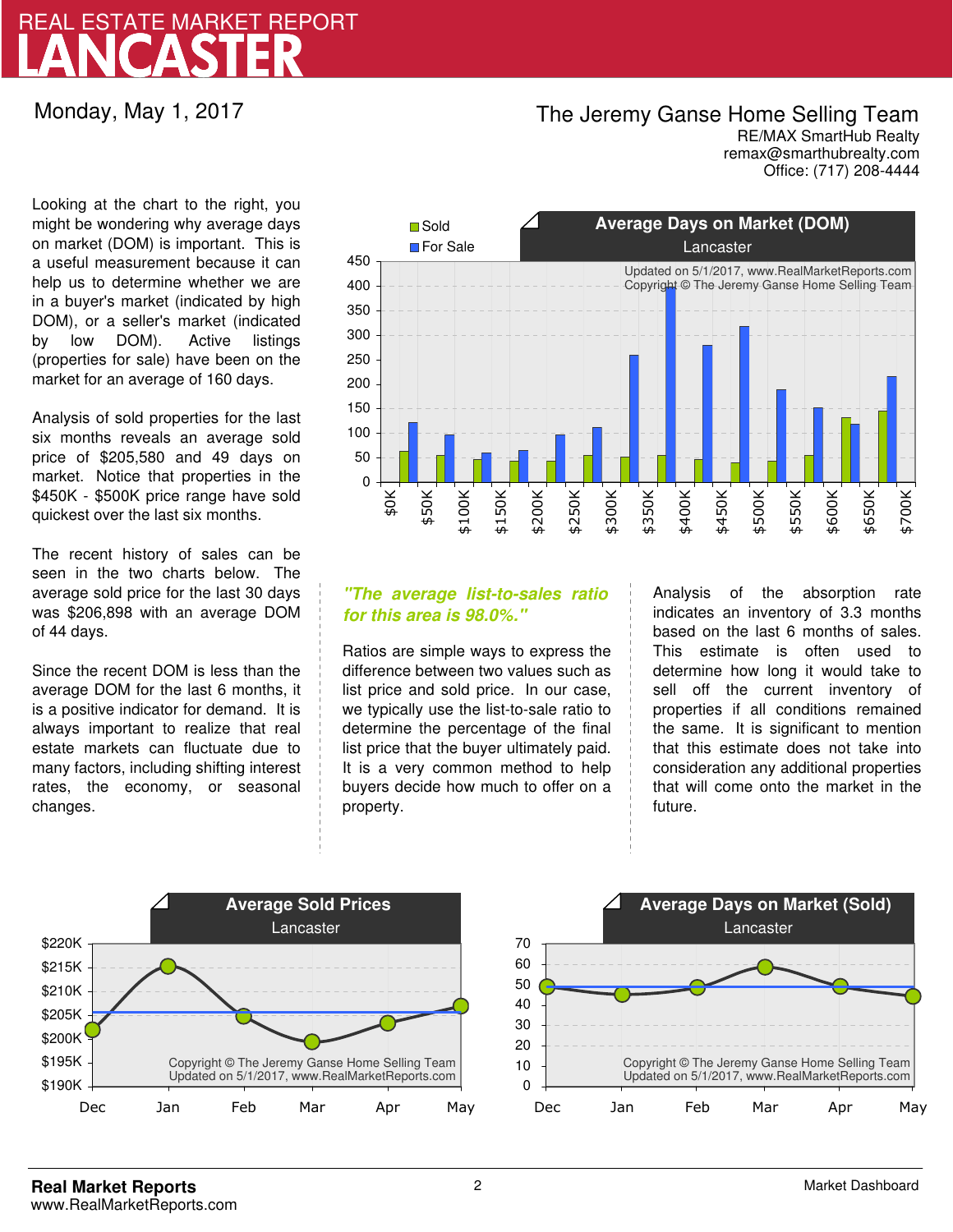## LANCASTER REAL ESTATE MARKET REPORT

Monday, May 1, 2017

## The Jeremy Ganse Home Selling Team

remax@smarthubrealty.com RE/MAX SmartHub Realty Office: (717) 208-4444

|                                    |                            | <b>Contracts Pending [2]</b> |                   |                          |                     | Off-Market in the Last 6 Months [3] |                            |                            |                   |                               |                          | <b>Absorption Rate</b>   |  |                         |      |
|------------------------------------|----------------------------|------------------------------|-------------------|--------------------------|---------------------|-------------------------------------|----------------------------|----------------------------|-------------------|-------------------------------|--------------------------|--------------------------|--|-------------------------|------|
|                                    |                            | For Sale <sup>[1]</sup>      |                   |                          |                     | Sold in the Last 6 Months [4]       |                            |                            |                   |                               |                          |                          |  |                         |      |
| Min.                               | <b>Price Range</b><br>Max. | Total<br><b>Num</b>          | Avg<br><b>DOM</b> | Avg<br><b>List Price</b> | Total<br><b>Num</b> | Pending<br>Ratio                    | <b>Total</b><br><b>Num</b> | <b>Total</b><br><b>Num</b> | Avg<br><b>DOM</b> | Avg Orig<br><b>List Price</b> | Avg<br><b>List Price</b> | Avg<br><b>Sold Price</b> |  | List to<br><b>Sales</b> | Mos. |
| \$0                                | \$49,999                   | 35                           | 122               | \$38,837                 | 14                  | 28.6%                               | 24                         | 76                         | 64                |                               | \$41,182                 | \$36,529                 |  | 88.7%                   | 2.8  |
| \$50,000                           | \$99,999                   | 89                           | 97                | \$77,201                 | 68                  | 43.3%                               | 101                        | 245                        | 55                |                               | \$79,048                 | \$75,823                 |  | 95.9%                   | 2.2  |
| \$100,000                          | \$149,999                  | 137                          | 60                | \$129,710                | 184                 | 57.3%                               | 158                        | 497                        | 46                |                               | \$131,836                | \$129,053                |  | 97.9%                   | 1.7  |
| \$150,000                          | \$199,999                  | 210                          | 66                | \$176,411                | 243                 | 53.6%                               | 162                        | 682                        | 44                |                               | \$176,979                | \$173,875                |  | 98.2%                   | 1.8  |
| \$200,000                          | \$249,999                  | 213                          | 98                | \$229,339                | 186                 | 46.6%                               | 140                        | 460                        | 44                |                               | \$226,271                | \$222,683                |  | 98.4%                   | 2.8  |
| \$250,000                          | \$299,999                  | 208                          | 112               | \$277,086                | 124                 | 37.3%                               | 181                        | 269                        | 56                | ä,                            | \$277,372                | \$273,362                |  | 98.6%                   | 4.6  |
| \$300,000                          | \$349,999                  | 150                          | 259               | \$325,576                | 61                  | 28.9%                               | 105                        | 152                        | 52                |                               | \$329,644                | \$323,247                |  | 98.1%                   | 5.9  |
| \$350,000                          | \$399,999                  | 135                          | 398               | \$374,424                | 50                  | 27.0%                               | 88                         | 107                        | 56                |                               | \$378,721                | \$373,563                |  | 98.6%                   | 7.6  |
| \$400,000                          | \$449,999                  | 71                           | 280               | \$426,658                | 19                  | 21.1%                               | 42                         | 58                         | 47                |                               | \$431,635                | \$422,187                |  | 97.8%                   | 7.3  |
| \$450,000                          | \$499,999                  | 44                           | 319               | \$478,833                | 12                  | 21.4%                               | 27                         | 31                         | 40                |                               | \$478,926                | \$469,774                |  | 98.1%                   | 8.5  |
| \$500,000                          | \$549,999                  | 19                           | 190               | \$533,722                | $\boldsymbol{8}$    | 29.6%                               | 18                         | 20                         | 43                |                               | \$539,937                | \$520,869                |  | 96.5%                   | 5.7  |
| \$550,000                          | \$599,999                  | 19                           | 153               | \$579,636                | $\overline{4}$      | 17.4%                               | 16                         | 8                          | 55                |                               | \$590,509                | \$571,909                |  | 96.9%                   | 14.3 |
| \$600,000                          | \$649,999                  | 15                           | 119               | \$635,606                | $\overline{2}$      | 11.8%                               | 11                         | $\overline{7}$             | 133               |                               | \$650,018                | \$625,925                |  | 96.3%                   | 12.9 |
| \$650,000                          | \$699,999                  | 19                           | 216               | \$684,095                | 1                   | 5.0%                                | 18                         | $\boldsymbol{6}$           | 146               |                               | \$733,017                | \$676,393                |  | 92.3%                   | 19.0 |
| \$700,000                          | $\ddot{}$                  | 67                           | 157               | \$979,789                | $\boldsymbol{6}$    | 8.2%                                | 41                         | 10                         | 129               | ٠                             | \$911,301                | \$863,340                |  | 94.7%                   | 40.2 |
| <b>Market Summary &gt;&gt;&gt;</b> |                            | 1,431                        | 160               | \$300,214                | 982                 | 40.7%                               | 1,132                      | 2,628                      | 49                |                               | \$209,860                | \$205,580                |  | 98.0%                   | 3.3  |

Status = [1] A; [2] P; [3] E, L, W; [4] C

County = Lancaster

1

Property Type = Residential/Farm

Date Range = 10/31/2016 to 05/01/2017 Date Range = 10/31/2016 to 05/01/2017